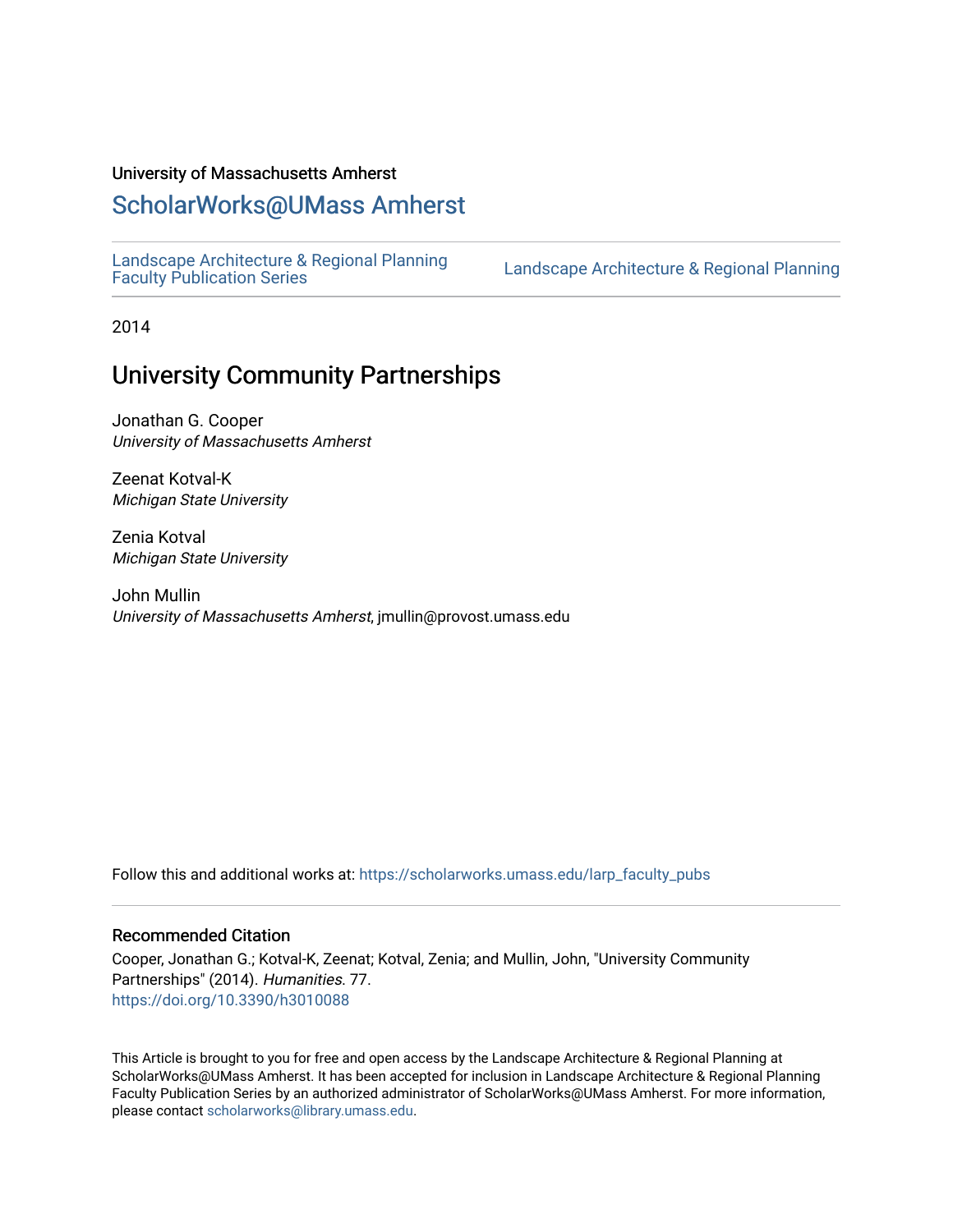

*Article* 

# **University Community Partnerships**

### **Jonathan G. Cooper 1 , Zeenat Kotval-K 2 , Zenia Kotval 2,\* and John Mullin 1**

- 1 Department of Landscape Architecture and Regional Planning, University of Massachusetts Amherst, 111 Thatcher Road, Amherst, MA 01003, USA; E-Mails: jgcooper@larp.umass.edu (J.C.); jmullin@provost.umass.edu (J.M.)
- 2 School of Planning, Design and Construction, Michigan State University, 552 W. Circle Drive, East Lansing, MI 48824, USA; E-Mail: kotvalze@msu.edu
- **\*** Author to whom correspondence should be addressed; E-Mail: kotval@msu.edu; Tel.: +1-517-353-9362.

*Received: 12 December 2013; in revised form: 14 February 2014 / Accepted: 3 March 2014 / Published: 11 March 2014* 

**Abstract:** University-Community Partnerships have been recognized as a valuable contribution to both the academic community and our cities and towns. In the words of Henry Cisneros, former U.S. Department of Housing and Urban Design secretary, "The long-term futures of both the city and the university in this country are so intertwined that one cannot—or perhaps will not—survive without the other." Increasingly, colleges and university are bringing their time, energy and resources to bear on local problems. They are using their other physical, financial and intellectual capital to facilitate economic development, provide social services, technical assistance and create opportunities for applied research.

**Keywords:** University-community partnerships; town-gown relationships; New England region

#### **1. Introduction**

In 1994, the US Department of Housing and Urban Development established the Office of University Partnerships (OUP), creating grant initiatives to expand the number of partnerships between universities and the communities that host them. Then-Secretary Henry Cisneros published "The University and the Urban Challenge" one year later, identifying universities as major generators of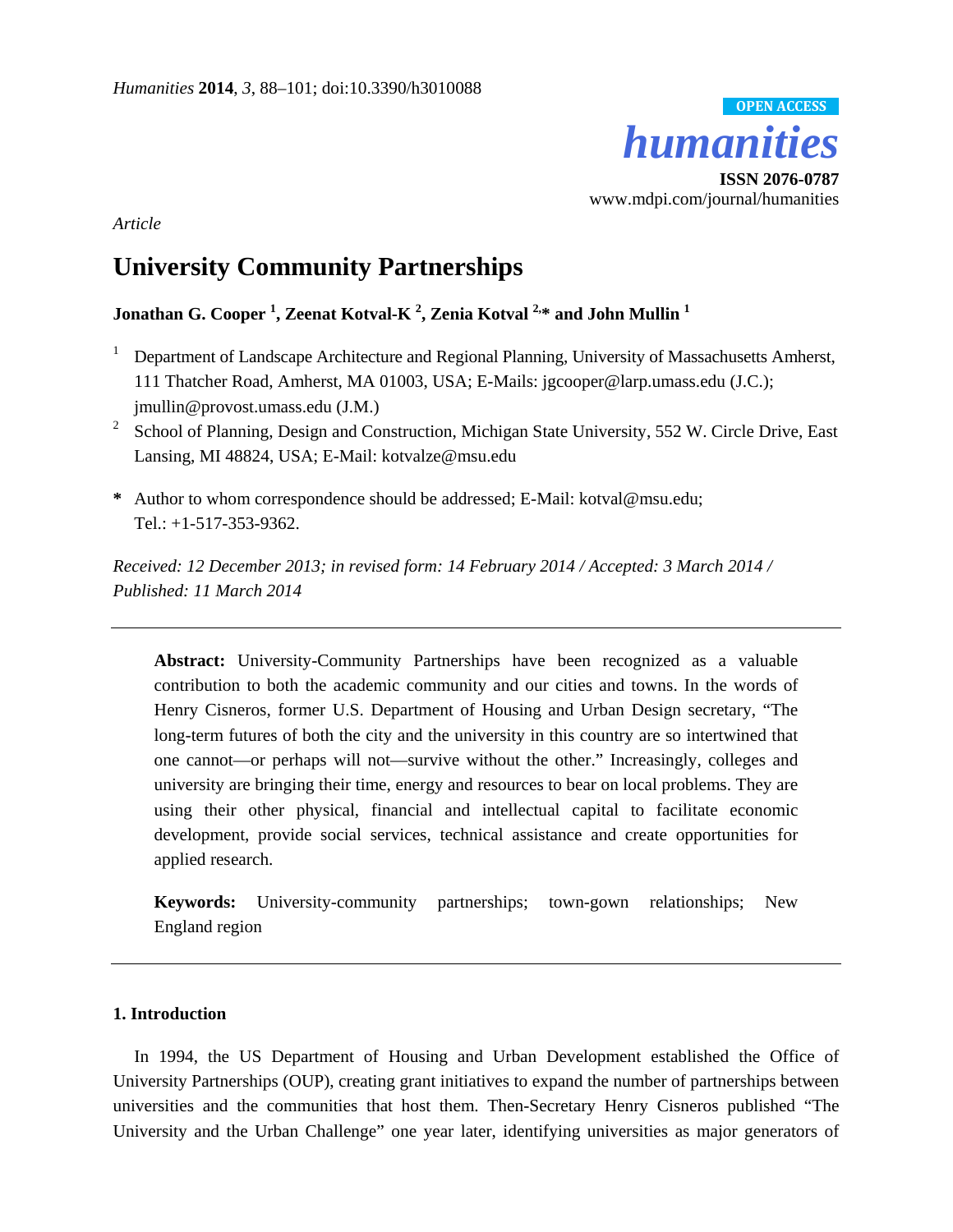jobs and tax revenue, as well as potential engines of urban revitalization [1]. Four factors contributed to this watershed moment of federal activity: the growth of universities since the end of World War II; the sustained decline of manufacturing and other urban-centered industry sectors in roughly the same time span; the economic and demographic shifts to city life concomitant with that decline; and the increasing visibility of public-private partnerships in local and regional undertakings.

In its first year, the OUP distributed \$9.8 million to eighteen institutions in ten states across the country to support the creation of Community Outreach Partnership Centers (COPC). The OUP continued to award grants on an annual basis through 2011, via the COPC program and a number of additional programs [2]. In that time, many partnerships between universities and communities were formed without OUP assistance as well, underscoring the cultural shift the OUP was created to encourage. The breadth of these partnerships is considerable, a result of both the variety of colleges and universities involved, and the multifaceted needs of the communities that host them. However, whether public or private, community college or Association of American Universities (AAU) member, land grant university or liberal arts college, each of these institutions is a landowner exempt from property taxation. For municipalities with an extensive university presence, this can create an imbalance between the overall benefit to the wider public provided by the university, and the loss of tax revenue borne solely by the municipality ([3], p. 2).

This paper focuses on university-community partnerships in municipalities with a number of common challenges: an exceptionally high percentage of tax-exempt properties on their rolls; a long and often tense relationship with the institutions of higher education they are home to; physical constraints on real estate development; a formerly robust manufacturing presence long on the decline; and considerable reliance on universities to provide jobs and economic activity. While a number of older cities throughout the country fit this description, it is unsurprising that these case studies are all found in southern New England, where the density of settlement is high, the level of deindustrialization is extensive, and the influence of the university in municipal and community affairs is powerful. Boston, Worcester, Providence, and New Haven, the cities included in this paper, are home to a total of more than fifty colleges and universities. Taken together, those fifty-plus institutions represent a considerable portion of the total employment, acreage, and economic impact within the cities' borders.

To select from the several dozen universities in these cities, the authors applied three filters: private institutions only, to highlight public-private problem solving; partnership initiatives undertaken without OUP grants, to demonstrate university-community creativity and initiative; and an institutional diversity, to broaden the relevance of the case studies to universities of all sizes and statures. In addition to these filters the case studies stress the importance of considering the role of third-parties/intermediaries in university-community partnership. As Maurrasse [4] describes, partnerships are often "messy"; partnerships do not always select the right problems to address; and existing societal power dynamics continue to play out in partnerships. As such, strong non-profits or other third parties intermediaries can introduce a community context not always apparent to partners. The universities chosen (Northeastern, Yale, Johnson and Wales, and Worcester Polytechnic Institute (WPI)) vary considerably by a number of measurements. Enrollments range from 5900 at WPI to 24,500 at Northeastern. Endowments range from \$240 million at Johnson and Wales to \$19.3 billion at Yale [5]. Lastly, the four universities occupy distinct niches in the spectrum of higher education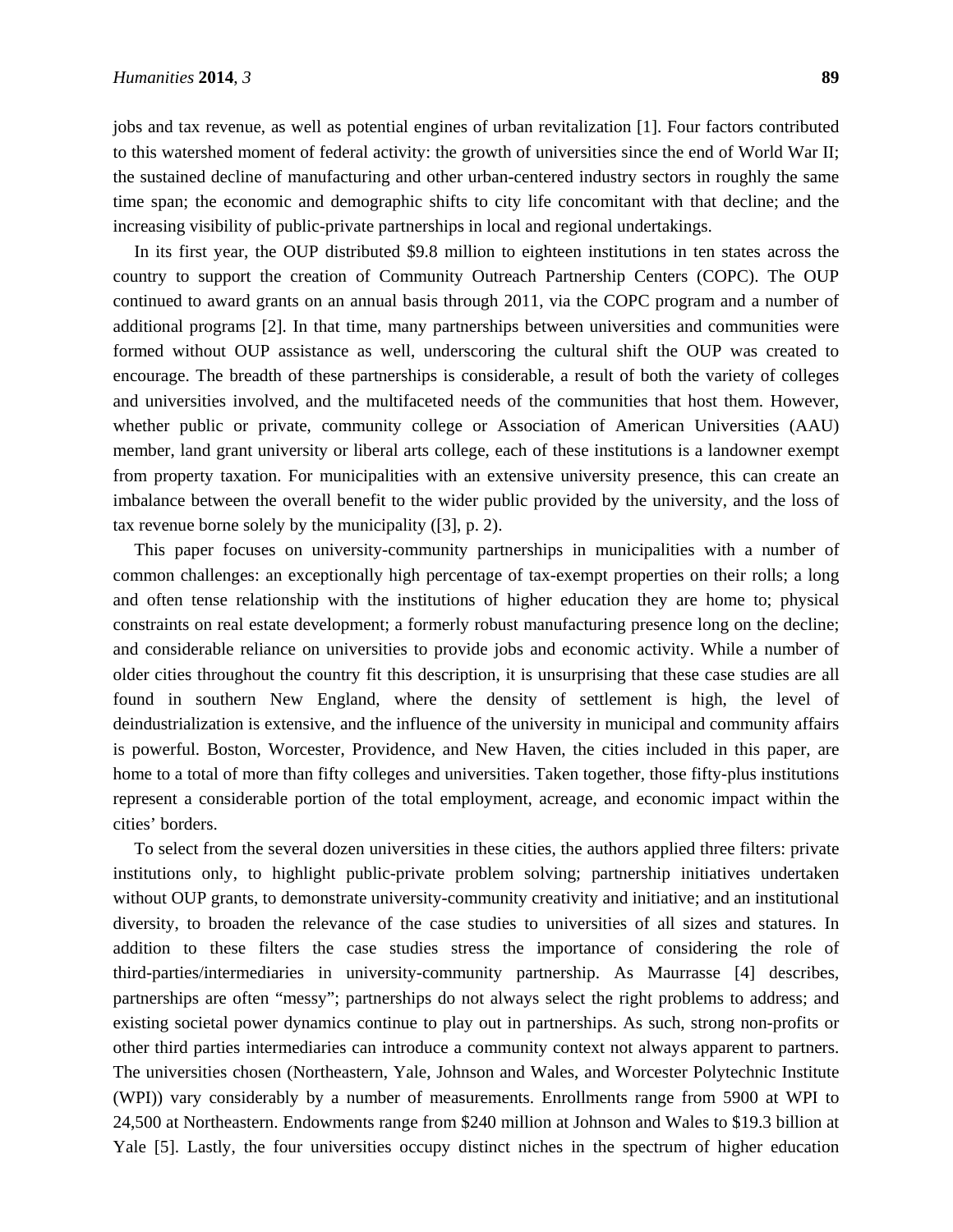institutions: one career-oriented university with a largely regional draw (Johnson and Wales); one applied science and technology-focused university of high regard (WPI); one arts and sciences university committed to increasing its national prominence (Northeastern); and one globally pre-eminent research university of exceptional stature (Yale).

What follows are examples of university-community partnerships that took advantage of opportunities to bring university uses and community uses into the same space, whether residential, commercial, educational, natural, or social. Of special import is the tripartite nature of the partnerships: in each case, a third party beyond the university and the municipality is essential to the partnership's success. As is the case in every university-community partnership, there is no "blank slate." Therefore, particular attention has been paid to describing the town-gown context in which the partnership operates.

#### **2. Boston: Northeastern and Davenport Commons**

The initial designs for what became Northeastern University's Davenport Commons proposed an integrated dormitory space located near the campus in the Roxbury neighborhood of Boston. The Davenport Commons was designed for 879 students with 1,000 square feet of commercial space and 60 affordable housing units, including 20 owner-occupied units. By the time of the project's completion in 2001, however, Davenport Commons represented a different vision. Instead of being a university enclave in the city, Davenport Commons incorporated the wishes and needs of community members. The university presence was reduced to 610 beds in 125 units, all 60 of the residences were owner-occupied, and retail space had been increased to 2,100 square feet [6]. The original development layout had been altered to separate the student from non-student households. Students were now housed in taller structures on the north side of the parcel, and moderate-income ownership units along the southern side [7]. This re-arrangement was about more than differentiation, however: "the 50/50 split of the land was generally accepted and became highly symbolic for the community (Roxbury) as a way to reclaim the land for public benefit" ([8], p. 261). Additionally, the decision to focus exclusively on home ownership responded to the neighborhood's belief that ownership would provide residential stability in the area. The community's interest in reclamation and ownership stemmed from events that had taken place decades earlier, but were recalled with frustration and bitterness by longtime residents.

In the late 1960s, houses on four parcels between Columbus Avenue and Tremont Street, at the edge of the Roxbury section of Boston, were razed to make way for a new highway into the city that would be known as The Southwest Corridor. The Southwest Corridor project never materialized, and for several decades the lots were left vacant and were not returned to any constructive use. Through the mid-1990s, the parcels were in the care of the city's hybridized planning and development agency, the Boston Redevelopment Authority (BRA). The BRA had originally taken them by eminent domain for the highway project. By then, Boston who had experienced thirty years of population decline since World War II, was in the middle of its second decade of sustained growth. Population growth increased the pressure on Boston's already limited housing supply.

The 1990s also marked the rise of the knowledge economy, which enhanced the value of universities to the cities hosting them [9]. Northeastern University, which for many years had embodied a modest regional model, shifted its educational focus to that of a mainstream research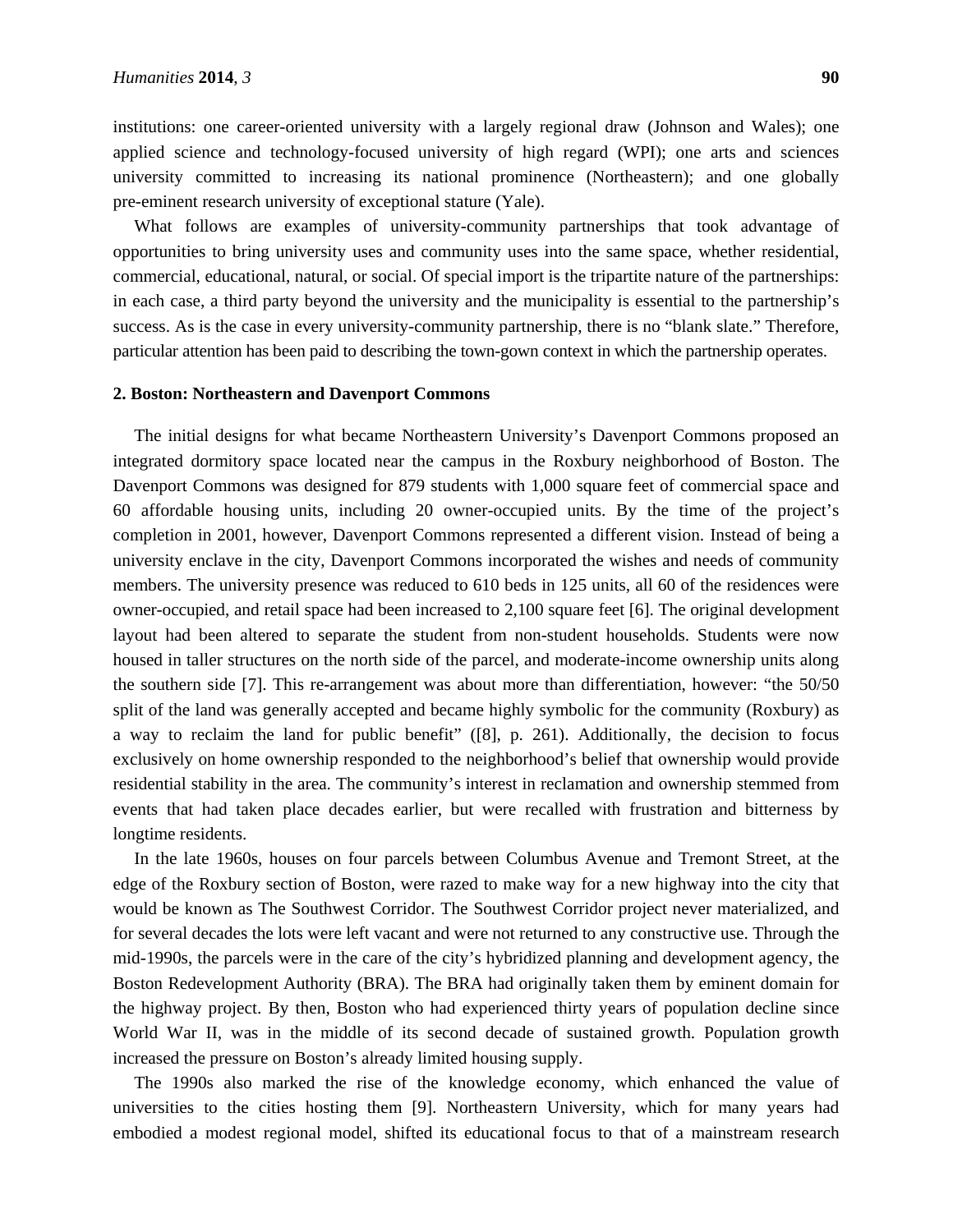university [6]. As Feldscher [10] points out, this switch to a mainstream research university changed the student profile more than the student enrollment. Northeastern had previously served local students who already lived and worked in or around the city and who might be interested in taking classes part-time or at night.

Largely because of a shift in focus, applications were arriving from all parts of the country from prospective students seeking to take advantage of the university's connection to a world-renowned educational center, as well as proximity to many of the city's most attractive neighborhoods. For many of these full-time undergraduate students (and their parents), on-campus housing was a necessity. As universities grow, however, housing availability quickly becomes a point of conflict between an institution, its neighborhood, and the wider municipality [11]. With the housing market tightening in one of the most thickly settled cities in the country, the BRA hoped to relieve the pressure through "the creation of more student housing and the development of more affordable housing" ([8], p. 254). Northeastern and the BRA began to discuss a combination of student housing and affordable housing on the vacant land between Columbus and Tremont, on Davenport Street.

However, as Calder, Grant and Muson point out, the nature of this partnership was very likely to incite controversy, no matter how well-intentioned: the scarcity of developable land in Boston ensures that any project of appreciable size will be politically sensitive. There is also a public perception in the area that many universities receive preferential treatment during the planning process. This suspicion was reinforced when a university official inadvertently disclosed the development plans at a community meeting. The accidental disclosure at the public meeting served as the public's first notification of the project, and came six months after project negotiations had begun [8].

To many residents of Roxbury, it appeared that the city government was clandestinely accommodating a prosperous neighbor's desire to acquire land that had once been theirs, so that college students could more comfortably live where they had been forced to vacate. The encroachment was bad enough, but the lack of public input was worse: "community members wanted a greater say in the process and a greater role in shaping change in their neighborhood" ([8], p. 258).

The development team's response to initial objections was crucial to the project overcoming an early miscalculation. The project had involved the creation of affordable housing units and retail space in addition to student housing, which was outside the realm of conventional dormitory construction. In recognition of these and other complexities, Northeastern sought out the expertise of developers and a community development corporation with familiarity with the management of affordable housing development projects. The partnership became known as the Madison Davenport Partners (MDP), and its constituent members had the capacity to build trust between the community and the university, and were local entities with an established presence in Roxbury. One of the partners, the Madison Park Development Corporation, was a fitting collaborator: it was founded in 1966 as the Lower Roxbury Community Corporation, when it secured a memorandum of understanding from the BRA to preserve housing in the neighborhood [12]. By creating this partnership, Northeastern granted MDP a level of decision-making authority that departed significantly from its established procedures.

Some in the Northeastern administration were displeased by the decision to cede control and form long-term partnerships with the MDP consortium. However, this meant that Northeastern did not have to face public opposition alone, or alongside bureaucrats. In the public meetings that followed the initial waves of disapproval and protest, individuals and groups were voicing their concerns to MDP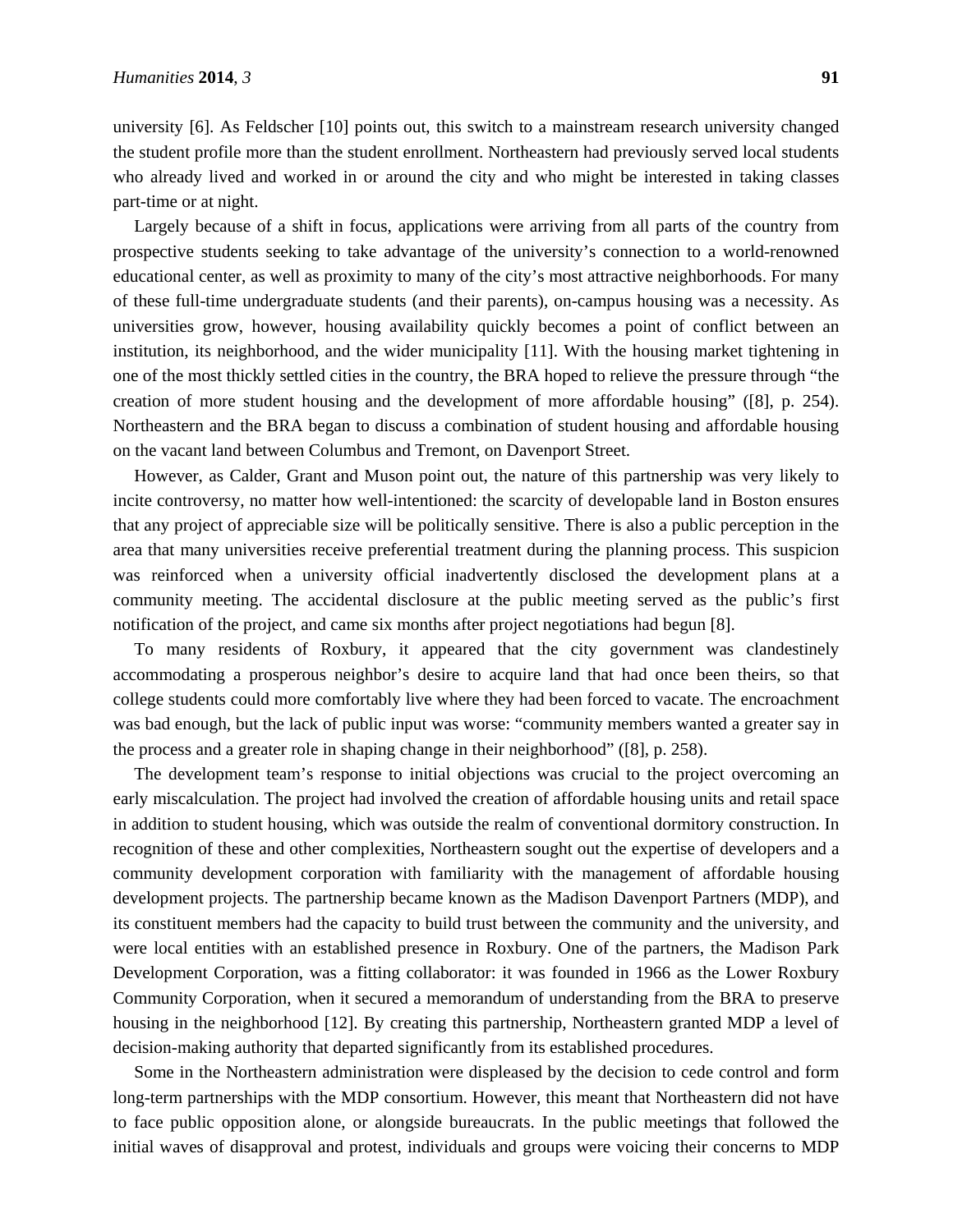personnel-individuals they had known and worked with for years. MDP's leadership included respected members of the Roxbury community [8], men and women unlikely to risk their reputations or jeopardize their long-term business and social interests. By reducing student density and increasing ownership, the development team was able to signal that all parties were interested in the long-term quality of life in Roxbury. In confirmation of the community's willingness to view the university as more of a partner than a powerhouse, MDP received nearly 700 applications for the new ownership units after the designs were finalized. In 2003, Davenport Commons received the Maxwell Award for excellence and innovation in the creation of affordable home ownership opportunities [13].

#### **3. New Haven: Yale and the Urban Resources Initiative**

Formed in 1989, the Urban Resources Initiative (URI) was the result of a partnership between the Yale School of Forestry and Environmental Studies; the City of Baltimore; and a local non-profit, the Parks and People Foundation. The Initiative sought "to develop research, education, and extension programs that link urban revitalization with environmental restoration" ([14], p. 264). The collaboration seemed to benefit all parties: the university would gain a platform to conduct social ecology and community forestry research in a large urban center, the city would be on the cutting edge of curriculum development and analysis, and the foundation would be able to advance its mission to promote civic engagement with urban open space in a high-profile manner. The Initiative's work drew the interest of other organizations in the area. By the mid-1990s, the URI also included researchers from the Institute of Ecosystem Studies, the University of Maryland: Baltimore County, the US Forest Service, and the US Geological Survey [14].

URI's success in Baltimore led some to believe that such a program could thrive in New Haven, CT-home of Yale University. New Haven, while smaller than Baltimore, shares some similarities: a port city contending with underperforming schools, pervasive poverty, and troublesome levels of violent crime. At the time, Yale was in the early stages of improving its relationship with the community by pivoting away from "business as usual." In 1973, city officials refused the university's proposal to build two more colleges in the downtown [15] and one local developer speaking in 1989 characterized the university's actions during the 1970s with the following: "Yale did what Yale does best: retreat inside its walls and lock its doors" [16,17]. Making a break from this perceived pattern, Yale's 1991 agreement with New Haven "marked a decisive turning point in the university' participation in civic affairs" ([16], p. 15). Among the developments was the formation of the New Haven Urban Resources Initiative (New Haven URI), which brought the research, education, and outreach techniques developed in Baltimore to the university's backyard, and the city's residents [18]. To ensure that the New Haven URI would serve the needs of both New Haven and Yale equally, the Initiative's Advisory Board legally separated from the university, incorporating as non-profit in 1991.

The program that came to New Haven was in a "beta" version, having already incorporated feedback from the experiences in Baltimore. While embracing a scope and mission statement similar to its predecessor in Baltimore, the New Haven URI took a different approach to environmental education, in concert with the city's schoolteachers. As Burch and Carrera noted, it incorporated "a more formal association with a public school program" ([18], p. 424). The most significant result of this curriculum-focused approach to environmental education was the development of the Open Spaces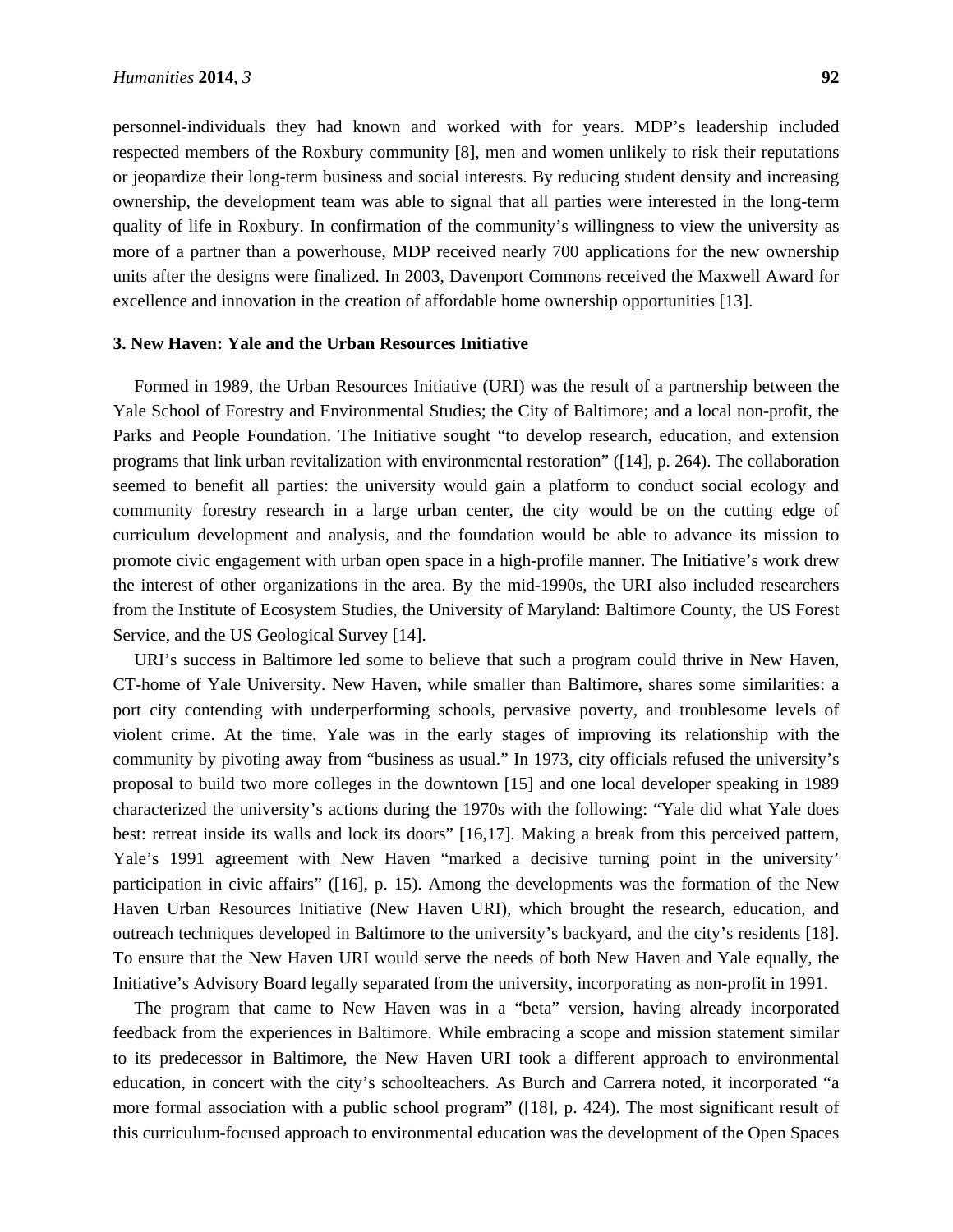as Learning Places program, a progressive nine-week science curriculum for elementary and middle school students in New Haven public schools.

As stated by Fisman in her investigation into URI's effectiveness, the goal is "to have participants gain awareness of the ecological patterns and processes within their neighborhoods… starting with a focus close to school and expanding to the watershed scale" ([19], p. 40). Analyzing data gathered through a variety of means, Fisman's results "showed a significant positive effect of the program on students' awareness of the local environment and on their knowledge of environmental concepts" ([19], p. 39).

The program, taught by Yale students from 2001–2009, is not another example of a one-year intervention. The curriculum was developed with the city's teachers and administrators in order to conform to state-mandated science standards. As a testament to the program's success, the New Haven Board of Educators adopted the Open Spaces as Learning Places program into the required curriculum in 2009. That summer, "thirty New Haven teachers attended workshops sponsored by National Oceanic and Atmospheric Administration (NOAA) and prepared to lead the curriculum on their own" [20].

The New Haven URI serves both Yale and the New Haven community in its efforts to foster community-based land stewardship. In historically neglected areas of the city, residents often "are left with limited opportunities and are facing greater social isolation ([21], p. 20). Initiatives through the partnership enable faculty in the School of Forestry and Environmental Studies to examine the emerging field of urban ecology, in a manner that confers short-term and long-term environmental benefits to the community. Furthermore, the New Haven URI is able to advocate on behalf of the community to the indirect benefit of the university. In November 2013, the United Illuminating Company, the regional power supplier, responded to severe weather events in Connecticut with a plan to remove many street trees beneath power lines in the towns it serves. The New Haven URI responded in January 2014 with a formal position that emphasizes the social and environmental benefits of street trees, and calls for the implementation of various practices in the event of tree removal [22].

#### **4. Providence: Johnson and Wales and the Downcity Campus**

Like many of cities in New England, Providence, RI has long been associated with higher education. Johnson and Wales University (JWU) is one of five such institutions in the city, along with Brown University; Providence College; the Rhode Island School of Design (RISD); and Rhode Island College, the only public institution of the five. Though the schools provide the city with substantial esteem, employment, and energy, residents and city officials have long been frustrated with the impacts the institutions have had on civic life, and the heavy burden their tax-exempt status places on municipal operations.

In the late 1950s, community-led preservation and revitalization efforts organized around the once-vibrant College Hill neighborhood in response to the purchase-and-demolish expansion efforts of some of the schools. While it could be argued that the schools were merely following the city's blight-removal lead ([23], p. 140), the adversarial image of the university was pervasive: "as planner Lachlan F. Blair succinctly put it, 'Brown was the devil'" ([24], p. 160). While it is hard to imagine such an unseemly characterization being thrown about today, there is a growing concern that the universities are taking more money out of the city than they are putting back in. This belief was made plain by a 2009 proposal from the mayor's office to levy a tax of \$150 per semester on students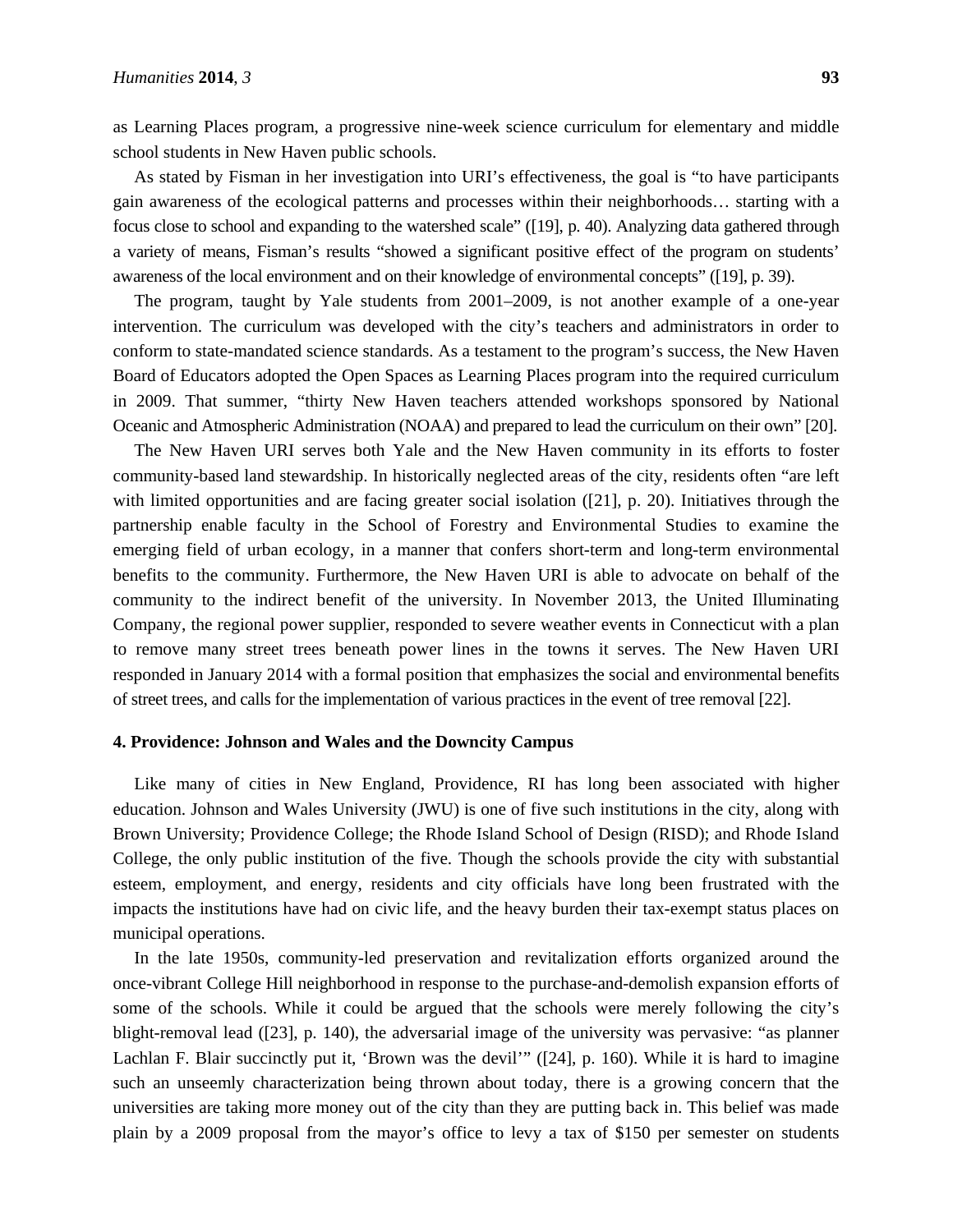enrolled in some of Providence's universities, in order to reduce a municipal budget deficit [25]. Due to Providence's key role in every aspect of the state's functioning, it is understandable that the city could use the help.

Along with serving as its capital, Providence is Rhode Island's economic engine, transportation hub, research lab, population center, and cultural exchange. Its 178,000 residents are enmeshed in a warren of streets and neighborhoods that has not grown beyond 19 square miles in its nearly 370 years, and real estate has long been at a premium. In such a small space, then, the number and variety of non-profit or tax-exempt institutions has a significant effect on both the municipal tax base and on the city's operating budget [23]. In fact, according to the City of Providence's Finance Department, the tax-exempt status of seven of these institutions deprives the city of \$97 million in tax revenue every year. On the other side of the ledger, however, eight of the city's ten largest non-municipal employers are tax-exempt medical or educational institutions, accounting for 9.6 and 7.9 percent of the jobs in Providence, respectively ([26], p. 86).

While relations have improved as Providence began to present itself as the Renaissance City, the relationship between the city and its two most prominent schools, RISD and Brown, continues to be complicated by long-standing issues pertaining to growth, power, and trust. At the same time, Johnson and Wales has raised its profile in the city, embracing a different educational model in a different part of the downtown. Originally founded as a business school, JWU has long depended on the educational value of internships and workplace experience to compliment course learning. The university's flagship campus is in the Downcity section of Providence, separated from College Hill by the Woonasquatucket River. From this central location among the centers of civic and financial activity, JWU has been able to participate in a variety of initiatives to strengthen its relationship to the city, region, and state. Two are discussed here.

In 2006, JWU became the new host institution of the Rhode Island Small Business Development Center (RISBDC). The RISBDC provides business consulting services and training workshops at little or no cost to small establishments and startups across the state. Established in 1983, the RISBDC was originally hosted by Bryant University at their campus in Smithfield, ten miles northwest of Providence. The move to JWU enabled the Center to locate its headquarters and its Providence Metro service center in a prominent location in the heart of the city's downtown-within walking distance of City Hall, the State House, and public transit. Part of the RISBDC's mission is to increase entrepreneurial access to capital, and JWU's location provides the Center with an improved platform for networking options.

In addition to hosting the RISBDC, JWU also provides the center with a direct annual contribution of at least \$250,000 [27]. This accounts for over 20 percent of the center's budget and is surpassed only by the federal funding from the U.S. Small Business Administration. The most distinctive contribution, however, is the faculty and student interaction with RISBDC clients. Faculty lead workshops and trainings, supervise students as they engage with marketing campaigns or website development, and work with RISBDC staff to match entrepreneur to opportunity. Since moving to the Downcity location in 2006, the Center's work with clients "has helped to create and retain over 5,000 jobs in Rhode Island," and in the 2011–2012 academic year alone, "students provided over 9,000 hours of assistance to clients, translating to savings of approximately \$360,000" ([28], pp. 14–15).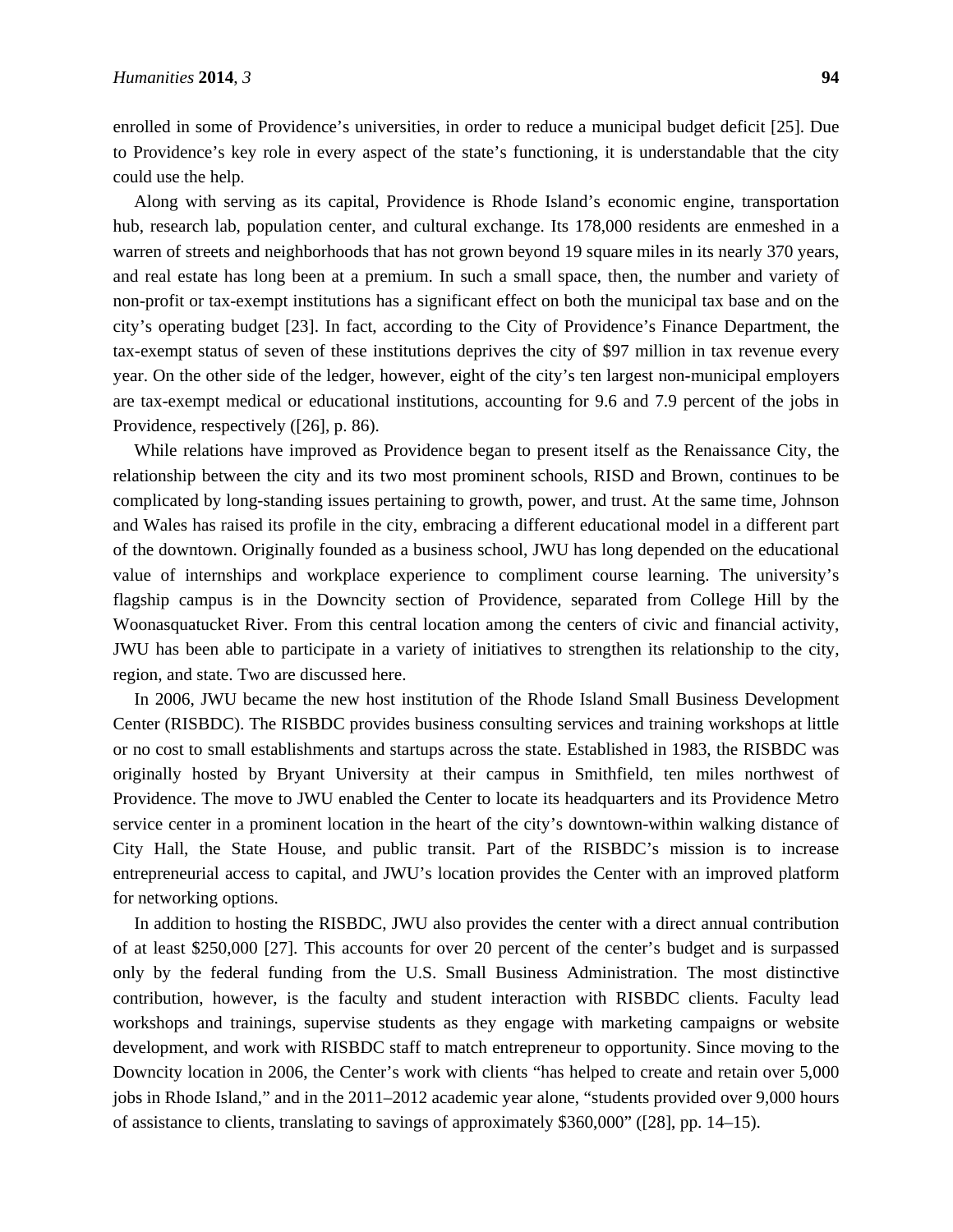In a separate partnership, the International Culinary Institute at JWU has been a part of an ongoing effort with the Rhode Island Department of Health to combat obesity in the state. In 2006, the Initiative for a Healthy Weight published a document identifying the possible partnerships between a variety of state, non-profit, and educational entities in Rhode Island that could work together to meet benchmarks for near-term, medium-term, and long-term goals related to "improving nutrition, increasing physical activity, and decreasing the prevalence of obesity" across the state ([29], p. i). JWU was seen as a crucial partner in achieving goals related to improving community access to healthy foods, including: connecting farmers to distributors, worksites, and individuals; demonstrating accessible and hands-on cooking and meal planning skills; and increasing the presence of healthy food options at restaurants and fast-food establishments. Four years later, in another Department of Health document, JWU was selected as a co-op partner for an initiative to establish healthy food preparation and implementation strategies for Rhode Island restaurateurs by 2015. Having established menu choices and alternatives, JWU students "provide additional training and technical assistance" to kitchen staff and stakeholders ([30], p. 9).

JWU's culinary partnerships have put the university at the center of a thriving food scene in Providence. In 2012, the city was named the nation's top destination for food by Travel and Leisure Magazine [31]. To capitalize on this development, JWU worked with the Initiative for a Competitive Inner City (ICIC) and Next Street Financial to establish the city as the center of a food cluster, able to capitalize on Rhode Island's extensive competitive advantage in the production and distribution of natural and organic foods [32].

#### **5. Worcester: Worcester Polytechnic Institute and Gateway Park**

To encourage participation in its Brownfields Economic Redevelopment Initiative, the United States Environmental Protection Agency (EPA) began funding pilot projects across the country in the fall of 1993 [33]. The EPA initiative defined a brownfield as "a site, or portion thereof, that has actual or perceived contamination and an active potential for redevelopment or reuse" ([34], p. 2). As Dennison [33] outlines, the purpose of the initiative was not to mitigate the contamination of the brownfields themselves, but to assist communities in assembling a site inventory and generating creative approaches to cleanup and redevelopment.

The City of Worcester, Massachusetts was among the EPA's initial selections for pilot project funding, with good reason. Many of Worcester's manufacturing interests had moved away or closed their doors in the latter half of the 20th century and industrial parcels made up much of the city's vacant land. The initial inventory documented more than 200 brownfield sites in Worcester, contaminating so much ground that there were fewer than 100 developable acres left in a city of 37 square miles [35]. One of the first partnerships formed in Worcester in the wake of the EPA's "creative approach" initiative was the University Park Partnership.

Established in 1995 by Clark University and the Main South Community Development Corporation, the University Park Partnership was designed to lead neighborhood revitalization initiatives in the residential areas near Clark's campus. The ongoing success of the UPP, along with the lasting impact of the Massachusetts Biotechnology Research Park, encouraged the Worcester Business Development Corporation (WBDC) and Worcester Polytechnic Institute (WPI) to form Gateway Park, LLC.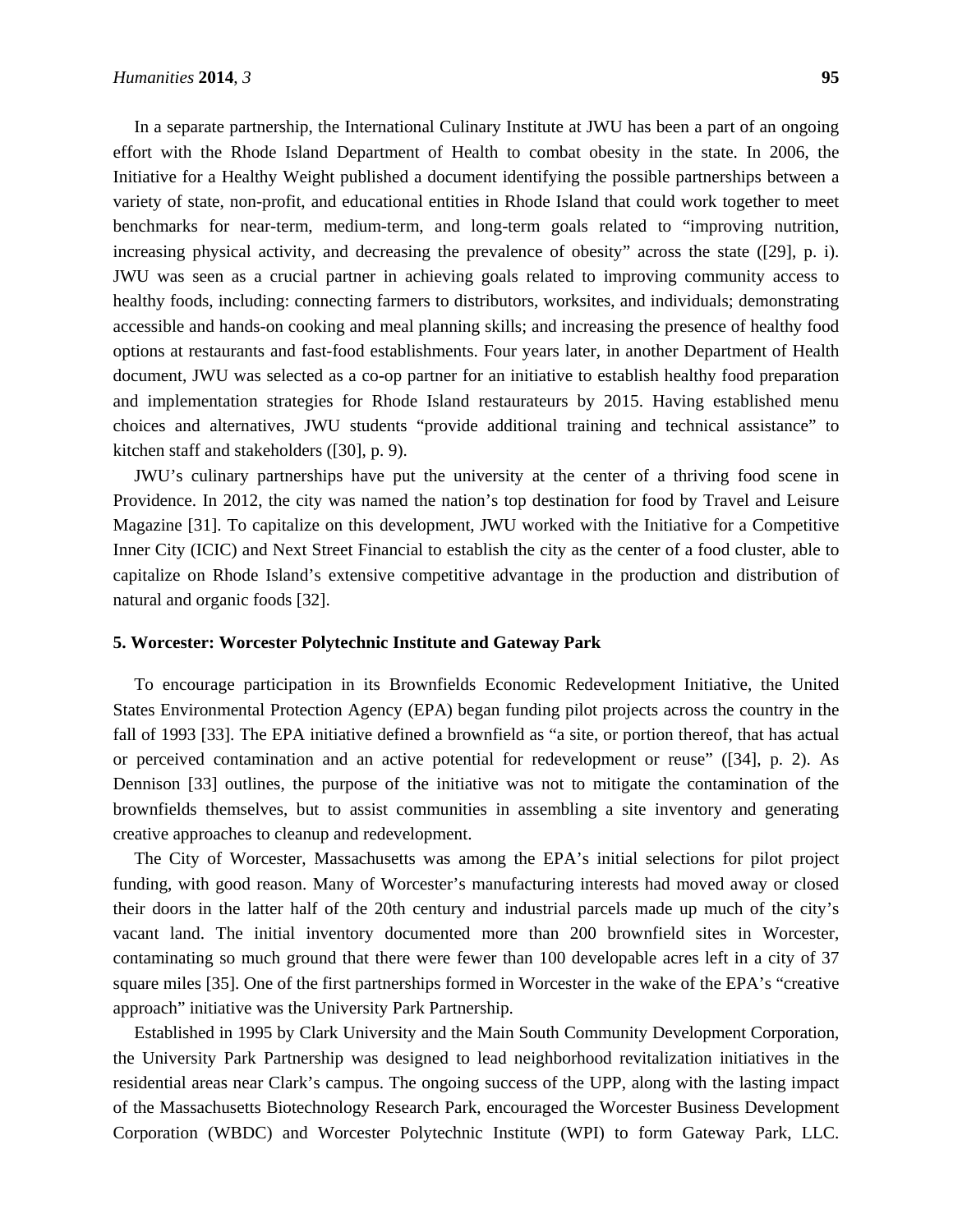Gateway Park, LLC had a common goal to bring mixed-use redevelopment options to an underused, stigmatized, but highly visible industrial area, and position it as the economic core of a larger district. The partnership's focus was an area between WPI's campus to the west, Interstate 290 to the east, and Route 9 to the south.

The Gateway Park Master Plan, drawn up by the partnership in advance of the acquisition process, envisioned a bioscience industry cluster as the cornerstone of the entire redevelopment program. Targeting 11 acres adjacent to an I-290 off ramp to Route 9, the partnership planned the construction of five buildings, totaling approximately 565,000 square feet [36]. The first phase of development would remediate the entire site, demolish unusable structures, construct a tax-exempt life sciences facility for WPI, provide sufficient parking for a full build-out scenario, and prepare four additional "pad-ready" sites for eventual construction and leasing. In order to generate property tax revenue for the city, the additional buildings were to be financed, developed, built, and owned by private developers outside of the Gateway Park partnership [37]. If the venture was successful, WPI would raise its bioengineering profile by working with the companies involved in Gateway Park, expand and upgrade its research facilities, and strengthen its ties to Worcester's downtown. Similarly, Worcester would benefit from development of long unused land, make successful use of grant funding, and expand its tax base.

Complicating the acquisition process were century-old easements pertaining to "railroad spurs and rights-of-way…city drainage systems and culverts…[and] seven separate parcels and property owners" ([37], p. 2). Furthermore, high contamination levels required adjustments to the intended site layout. After acquiring the parcels in 2000, developers realized that the proposed design would require prohibitively expensive cleanup efforts on the most contaminated parcels. If the parking area were constructed there instead, cleanup thresholds could be met in a more cost-effective manner. The new parking area would require an adjustment to the site's zoning, and in a show of support, City Hall accommodated the request [37]. Remediation efforts were completed in March of 2006, supported by \$700,000 in direct cleanup loans from the Massachusetts Development Finance Agency and \$1.48 million from EPA Brownfields Revolving Loan Fund grants [35]. Later that year, Gateway Park received its first industry accolades: the 2006 James D.P. Farrell Brownfields Project of the Year Award, presented by the Environmental Business Council of New England [38].

Having prepared the site's infrastructure, access, and parking with over \$4 million in federal funds and another \$2 million in state funds [35], Gateway Park LLC restored the one remaining industrial building on the property. The long, rectangular, high-windowed brick structure was incorporated it into the design of the park's flagship: the four-story, 124,600-square-foot Life Sciences and Bioengineering Center (LSBC). The historic building was originally constructed by one of the university's founders, but was renovated to supply the research labs with office, meeting, and retail space. These efforts to preserve a piece of the industrial past led to Gateway Park's second award, the Silver Hammer Award, in December of 2006 [39]. The award, given by the Worcester Regional Chamber of Commerce, was presented jointly to WPI and the WBDC for their historic preservation efforts in the run-up to the center's opening in 2007.

In addition to housing, WPI's graduate research programs in a variety of biosciences, the LSBC was designed to lease office and research space to companies in similar biotech industries. One such arrangement, the MBI Incubator, has operated since 2007 in conjunction with the Massachusetts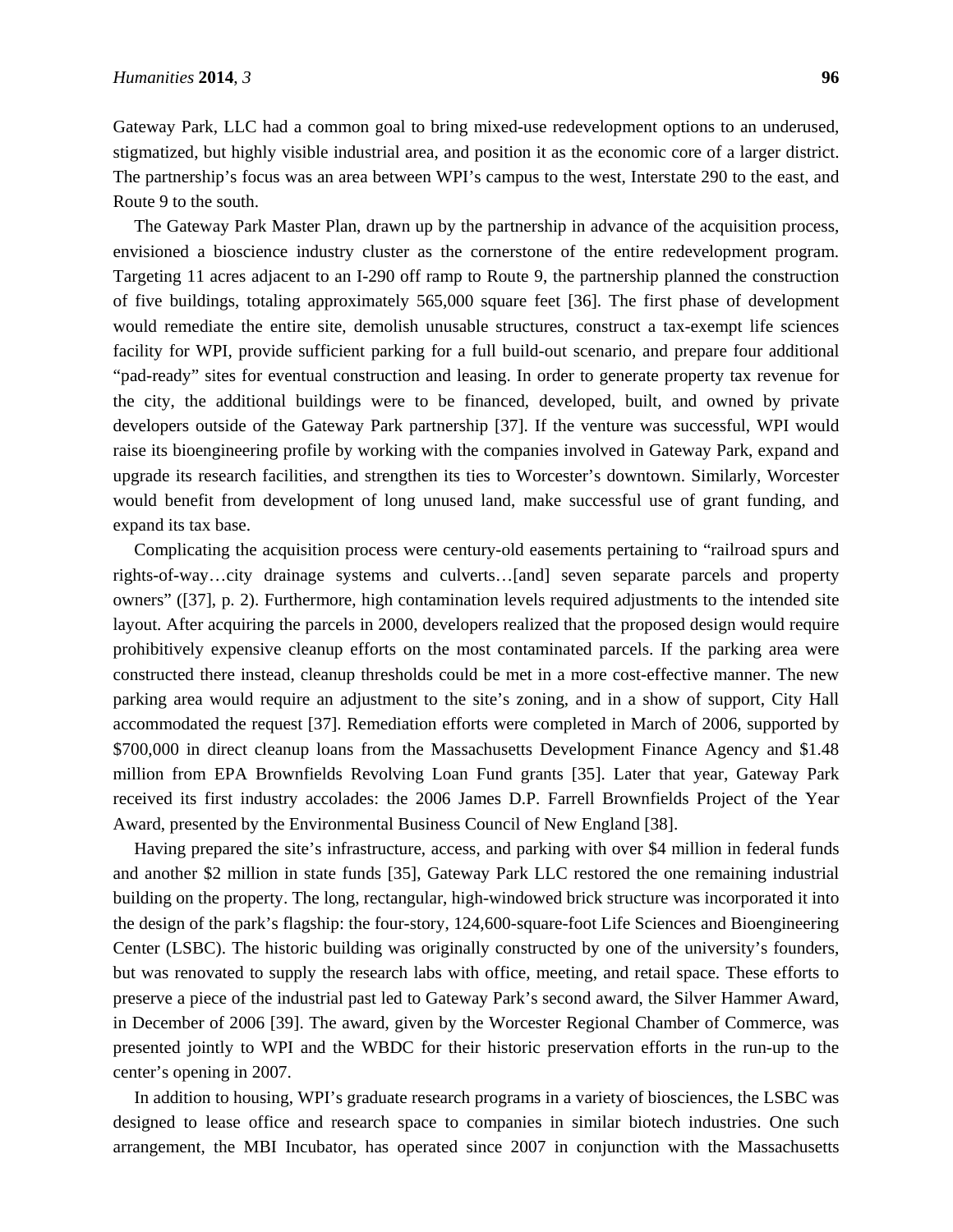Biomedical Initiatives. The incubator provides laboratory access, shared equipment, and offices for biomedical start-ups. In selecting Gateway Park as the Region 1 winner of the 2007 Phoenix Award, given annually to development projects addressing environmental and community issues, the Phoenix Awards Institute noted the specific economic impact of the 300 new jobs provided by the LSBC in its first year of operation [37]. Shortly thereafter, in confirmation of the partnership's encouraging successes, the Economic Development Administration recognized Gateway Park with the FY 2007 EDA Excellence in Economic Development Award for Urban or Suburban Economic Development [40].

As Gateway Park received formal recognition from local, regional, national, and federal levels, many more organizations expressed an interest in participating in the park's development plans. Construction plans submitted by a local development firm for the park's second facility, the Gateway II Wet Lab Science Building, were finalized at the start of 2010. In February, the Massachusetts Life Sciences Center, a quasi-public state agency tasked with job creation in the life sciences, awarded the green-lighted project a \$6.6 million grant to outfit and equip onsite facilities intended for WPI's Biomanufacturing Education and Training Center (BETC), the MBI Incubator, and the Massachusetts Academy of Mathematics and Science [41]. One month later, in March of 2010, WPI acquired the WBDC's stake in Gateway Park, assuming full ownership of the land, the parking facility, and the LSBC [36].

An agency primarily concerned with business development, the WBDC viewed the decision of the development firm to invest \$25 million in Gateway Park for the construction of Gateway II as a sign that the initial "launch" phase was complete. According to the WBDC [36], the partnership had "resulted in an investment of more than \$80 million, including over \$15 million in state and Federal funds," and had achieved its objectives. At the time of the transition, the LSBC was fully occupied, and the vision for Gateway II as a workforce training center for the biosciences suggested close partnerships with industry leaders. Gateway Park's future seemed bright, and in recouping its initial investment, the WBDC would be able to fund other initiatives in Worcester, including the conversion of unused school buildings into mixed-income housing one block south of Gateway Park. The ongoing "Voke Lofts" project is currently renovating and upgrading the former site of Worcester Vocational High School, and the expectation is that by 2013 the efforts will have added 84 one- or two-bedroom apartments to the downtown's limited housing stock [42].

Gateway Park has been an unqualified success. The redevelopment of the project area was no simple task, and it required the partners to take significant risks while delaying gratification. Careful planning at the outset enabled the partners to establish common ground, describe shared visions, consider alternative options, and build trust before testing the market. The nature of the partnership—a tax-exempt educational organization working in concert with a municipal development agency to foster the development of a high-skill, high-wage industry in a growing city—enabled it to leverage municipal, academic, and industry networks for project support at crucial points in the redevelopment process. A "big tent" by design, the Gateway Park project brought many different interests together, as part of something positive. And of all the interests under the tent, none seems to have fared better than the City of Worcester: tax base up, employment up, and brownfield inventory down. In a city with 28.9 percent of its property filed as tax-exempt, that is very welcome news [43].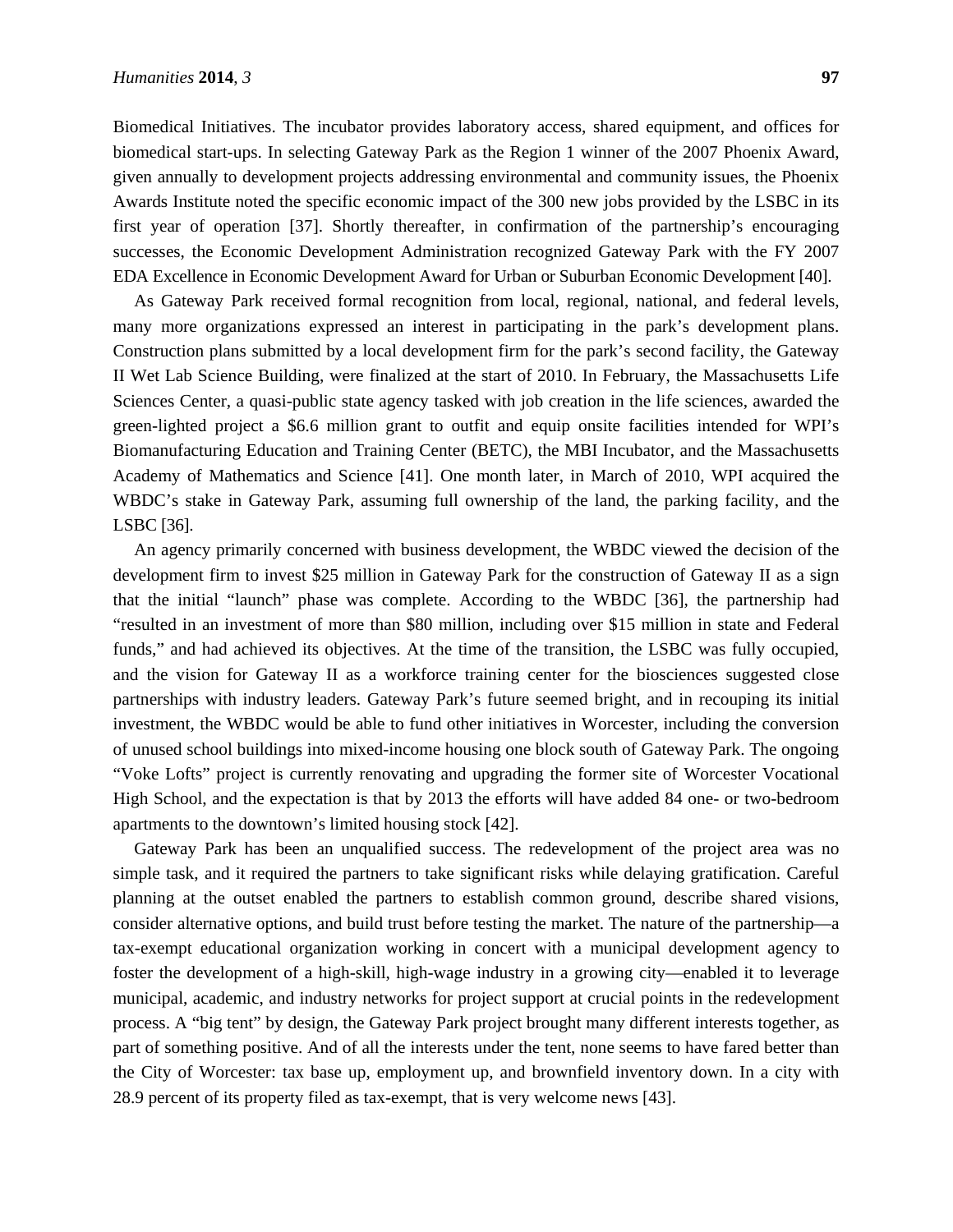#### **6. Conclusions**

The four partnerships included in this paper share two important characteristics: first, they operate in municipalities with exceptionally high levels of non-profit activity; second, they include third parties in the partnership. Where the non-profit sector is strong, universities need to be particularly creative in partnering to find ways to benefit the community, and third-party partnerships can be very helpful in that regard. We hold that while this third-party approach requires universities to cede some autonomy in the decision-making process, it increases the likelihood that a partnership will succeed.

In the case of New Haven URI, the organization itself became the third party, enabling it to carry out its mission for the community in a space between the university and the city. Gateway Park LLC served a similar function, as a nonprofit development agency and a private university formed a separate entity that was able to do business with the city to bring mixed-use development to a remediated brownfield site. For Johnson and Wales, the decision to emerge as a key component in a regional food cluster required JWU to seek outside input from competitive advantage researchers, to create a roadmap that includes the assets other local universities provide. Packaging and Industrial Design programs at the Rhode Island School of Design, for instance, would have a valuable role to play in the cluster's emergence [32].

Contrast these approaches with the experience at Davenport Commons. While the final product represented community-supported affordable housing elements and expanded commercial real estate, the university's initial approach did not include a third party. Rather, the university communicated with the city through the Boston Redevelopment Authority, which neighborhood residents held in exceptionally low regard. It was not until the public discovered the plans for Davenport Commons and voiced their opposition that Northeastern sought out local development guidance. It was the inclusion of the third party that made the difference.

Why might a tripartite arrangement for university-community partnerships improve the odds of success? Reviewing the eight core characteristics of partnerships that Maurrasse describes, the third-party system favorably affects three of them: partnerships are often "messy"; partnerships do not always select the right problems to address; and existing societal power dynamics continue to play out in partnerships [4]. In these instances, the university-community partnership at Davenport Commons was strengthened by the inclusion of the Madison Davenport Partners. MDP was able to help with the "messy" nature of public opposition; it was able to address the issues correctly, determining that a 60-unit development of affordable, owner-occupied housing was vastly preferable to a similar arrangement in which only 20 units would be owner-occupied; and it was able to navigate the power imbalance that residents felt, providing the community with an opportunity to plan with the city and the university, and not be planned for by the city and the university.

#### **Author Contributions**

All authors contributed equally to the research on this paper. Dr. Mullin and Dr. Kotval were primarily responsible for the writing of this paper, while Mr. Cooper and Dr. Kotval-K took on editing responsibilities.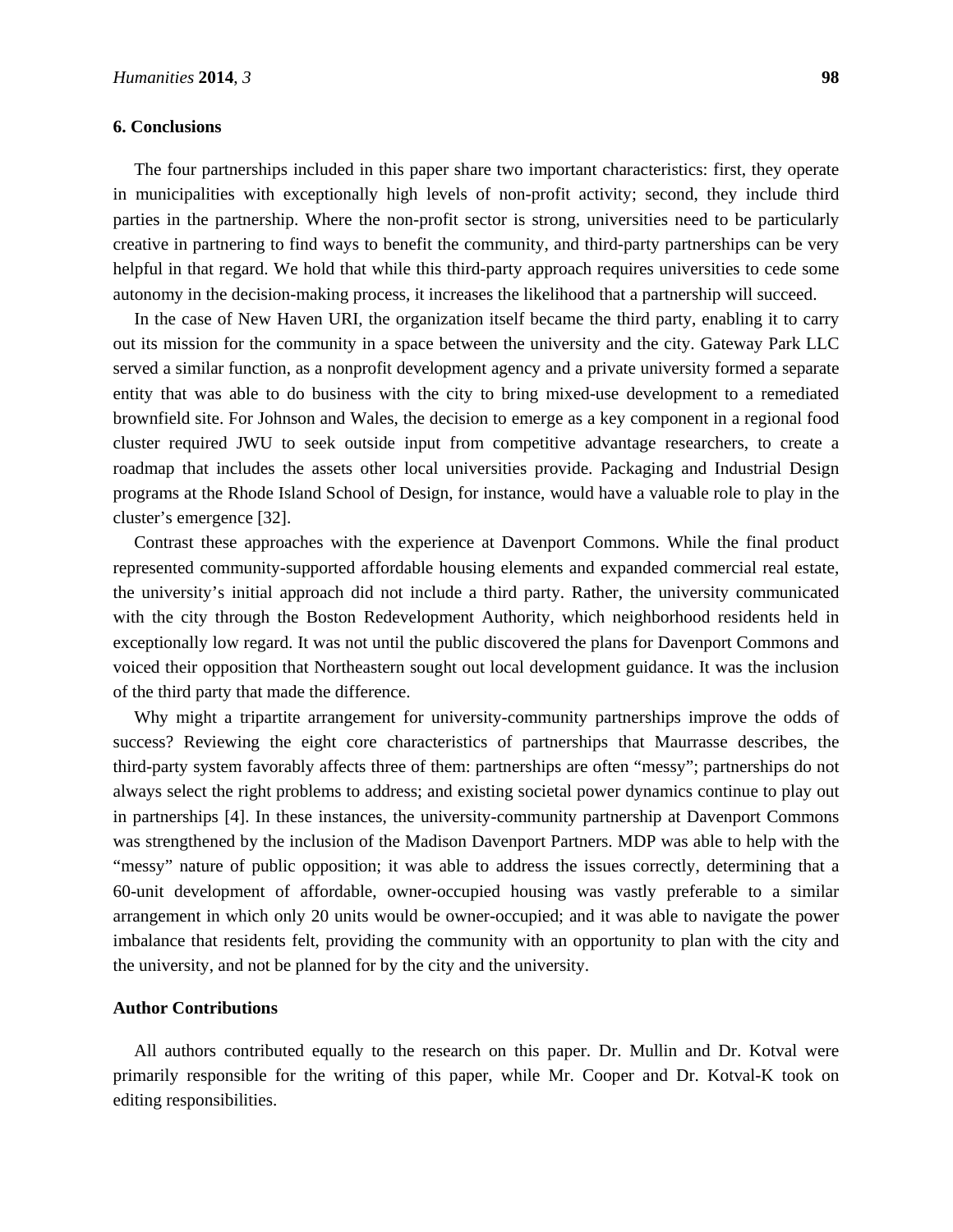#### **Conflicts of Interest**

The authors declare no conflict of interest.

#### **References**

- 1. Cisneros, Henry. *The University and the Urban Challenge*. Washington, DC: U.S. Department of Housing and Urban Development, 1995.
- 2. The Office of University Partnerships, U.S. Department of Housing and Urban Development. "OUP Grants." 2013. http://www.huduser.org/portal/oup/grants.html.
- 3. Kenyon, Daphne A., and Adam H. Langley. *Payments in Lieu of Taxes: Balancing Municipal and Nonprofit Interests (Policy Focus Report).* Cambridge, MA: Lincoln Institute of Land Policy, 2010.
- 4. Maurrasse, David J. *Strategic Public Private Partnerships*. Cheltenham, UK: Edward Elgar, 2013.
- 5. National Association of College and University Business Officers and Commonfund Institute. "U.S. and Canadian Institutions Listed by Fiscal Year 2012 Endowment Market Value and Percentage Change in Endowment Market Value from FY 2011 to FY 2012." http://www.nacubo.org/Documents/research/2012NCSEPublicTablesEndowmentMarketValuesRe visedFebruary42013.pdf.
- 6. Sungu-Eryilmaz, Yesim. *Town-Gown Collaboration in Land Use and Development (Policy Focus Report)*. Cambridge, MA: Lincoln Institute of Land Policy, 2009.
- 7. "Davenport Commons Housing—Boston, MA." *DHK Architects*, 7 September 2012. http://www.dhkinc.com/Housing/affordable/9703.asp.
- 8. Calder, Allegra, Gabriel Grant, and Holly Hart Muson. "No Such Thing as Vacant Land: Northeastern University and Davenport Commons." In *The University as Urban Developer: Case Studies and Analysis (Cities and Contemporary Society)*. Edited by David C. Perry and Wim Wiewel. Armonk, NY: M. E. Sharpe, 2005, pp. 253–67.
- 9. Organisation for Economic Co-operation and Development. *Higher Education and Regions: Globally Competitive, Regionally Engaged.* Paris: OECD/IMHE, 2007.
- 10. Feldscher, Karen. *Northeastern University, 1989–1996: The Curry Years, Smaller But Better.* Boston: Northeastern UP, 2000.
- 11. Smith, Darren P. "Studentification: The Gentrification Factory?" In *Urban Colonialism: Gentrification in a Global Context*. Edited by Rowland Atkinson and Gary Bridge. London: Routledge, 2004, pp. 72–90
- 12. Corkery, Paul J. "BRA and Roxbury Citizen Group Reach Urban Renewal Agreement." *The Harvard Crimson*, 6 January 1967. http://www.thecrimson.com/article/1967/1/6/bra-and-roxburycitizen-group-reach/.
- 13. Bookman, Joel D. "Leadership Strategies to Capture Emerging Markets." http://www. instituteccd.org/uploads/iccd/documents/emerging\_markets.pdf.
- 14. Grove, Morgan J., and William R. Burch, Jr. "A social ecology approach and applications of urban ecosystem and landscape analyses: A case study of Baltimore, Maryland." *Urban Ecosystems* 1 (1997): 259–75.
- 15. Rae, Douglas W. *City: Urbanism and its End.* New Haven, CT: Yale UP, 2003.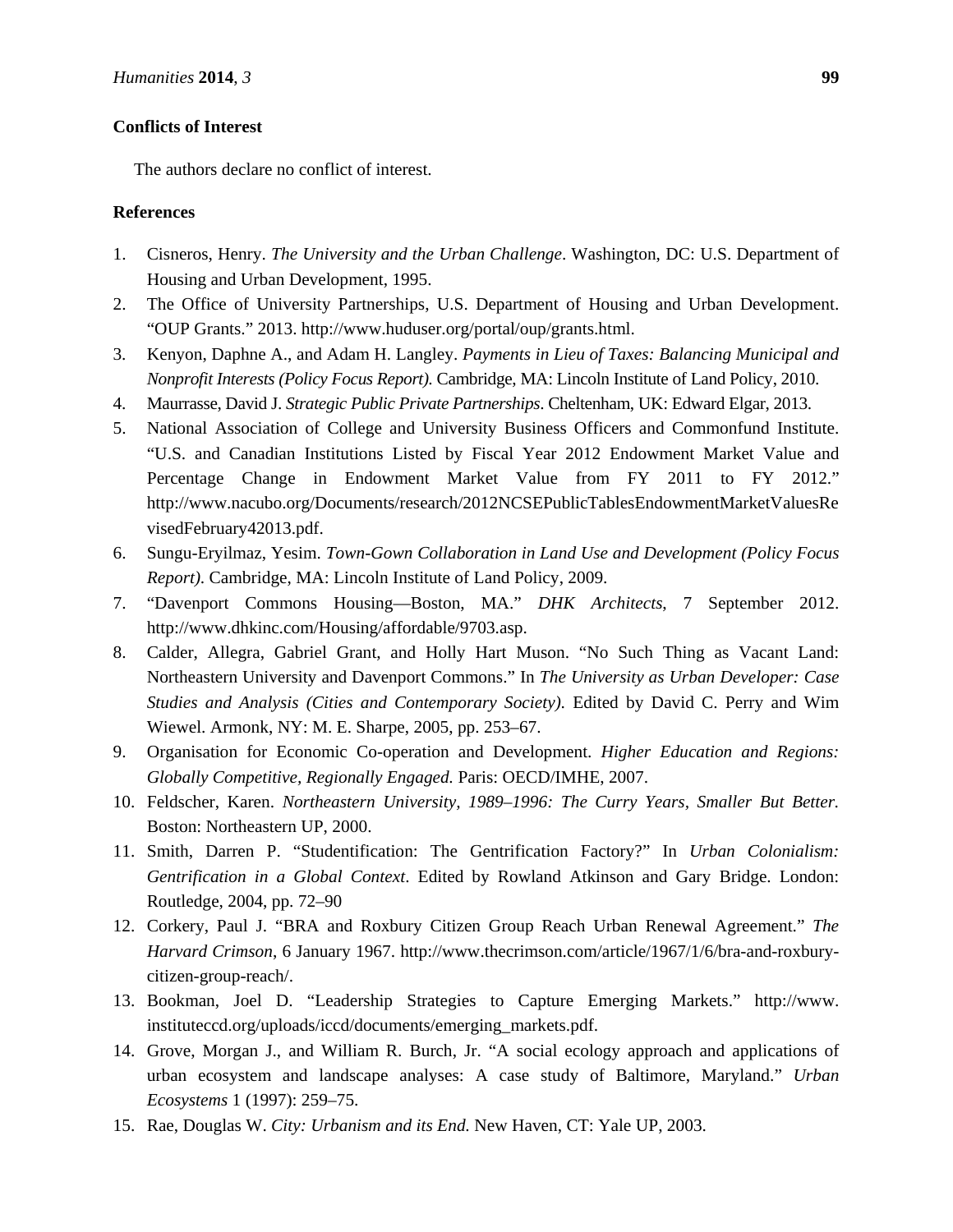- 16. Kodrzycki, Yolanda, and Ana Patricia Munoz. "Lessons from Resurgent Cities." 2009 Annual Report, Federal Reserve Bank of Boston, Boston, 2009, pp. 9–31.
- 17. Mufson, Steven. "Focusing on Private Redevelopment, Not Public Urban Renewal." *Washington Post*, 29 October 1989. http://www.highbeam.com/doc/1P2-1220102.html.
- 18. Burch, William R., Jr., and Jacqueline M. Carrera. "Out the Door and Down the Street: Enhancing Play, Community, and Work Environments as If Adulthood Mattered." In *Understanding Urban Ecosystems: A New Frontier for Science and Education.* Edited by Alan R. Berkowitz, Charles H. Nilon and Karen S. Hollweg. New York: Springer-Verlag, 2003, pp. 417–29.
- 19. Fisman, Lianne. "The Effects of Local Learning on Environmental Awareness in Children: An Empirical Investigation." *The Journal of Environmental Education* 36, no. 3 (2005): 39–50.
- 20. New Haven Urban Resources Initiative. "Open Spaces as Learning Places." *Yale School of Forestry & Environmental Studies*, 8 August 2012. http://environment.yale.edu/uri/ programs/other-programs/.
- 21. Maurrasse, David J. *Beyond the Campus*. New York: Routledge, 2001.
- 22. New Haven Urban Resources Initiative. "Programs." *Yale School of Forestry & Environmental Studies*, 10 February 2014. http://environment.yale.edu/uri/.
- 23. Gast, Frances M. "A Half-Century of Planning on College Hill: Institutional Growth, Historic Preservation, and the College Hill Study." *Planning for Higher Education* 39, no. 3 (2011): 139–48.
- 24. Bunnell, Gene. "Providence, Rhode Island: A City Reconnects with its Past and Finds its Future." In *Making Places Special*. Chicago: Planners Press, 2002, pp. 152–211.
- 25. Schachter, Ron. "PILOTS Taking Off." *University Business*, January 2011. http://www.universitybusiness.com/article/pilots-taking.
- 26. Finance Department, City of Providence, Rhode Island. "Comprehensive Annual Financial Report, Fiscal Year Ended 30 June 2011." http://www.providenceri.com/efile/1880.
- 27. Rhode Island Small Business Development Center. "2011 Annual Report." https://www.risbdc.org/DocumentMaster.aspx?doc=1506.
- 28. RISBJ. "RI Small Business Development Center." *Rhode Island Small Business Journal* 1, no. 5 (2012): 14–15.
- 29. Rhode Island Department of Health. *Rhode Island's Plan for Healthy Eating and Active Living, 2006–2012.* Providence, RI: Rhode Island Department of Health, 2006.
- 30. Rhode Island Department of Health. *Eat Smart, Move More Rhode Island: A Plan for Action 2010–2015.* Providence, RI: Rhode Island Department of Health, 2010.
- 31. Runey, Mim L. "Food Clusters Sparking Urban Growth and Economy Activity." *The Providence Journal,* 1 December 2013. http://www.providencejournal.com/opinion/commentary/20131201 mim-runey-food-clusters-sparking-urban-growth-and-economy-activity.ece.
- 32. Hull, Brian. "Providence's Urban Food Ecosystem." *ICIC (Institute for a Competitive Inner City)*, 5 December 2013. http://www.icic.org/connection/blog-entry/blog-providences-urban-foodecosystem.
- 33. Dennison, Mark S. *Brownfields Redevelopment: Programs and Strategies for Rehabilitating Contaminated Real Estate.* Rockville, MD: Government Institutes, 1998.
- 34. Environmental Protection Agency. "National Brownfields Assessment Pilot: Worcester, MA." EPA Report 500-F-97-041, May 1997.